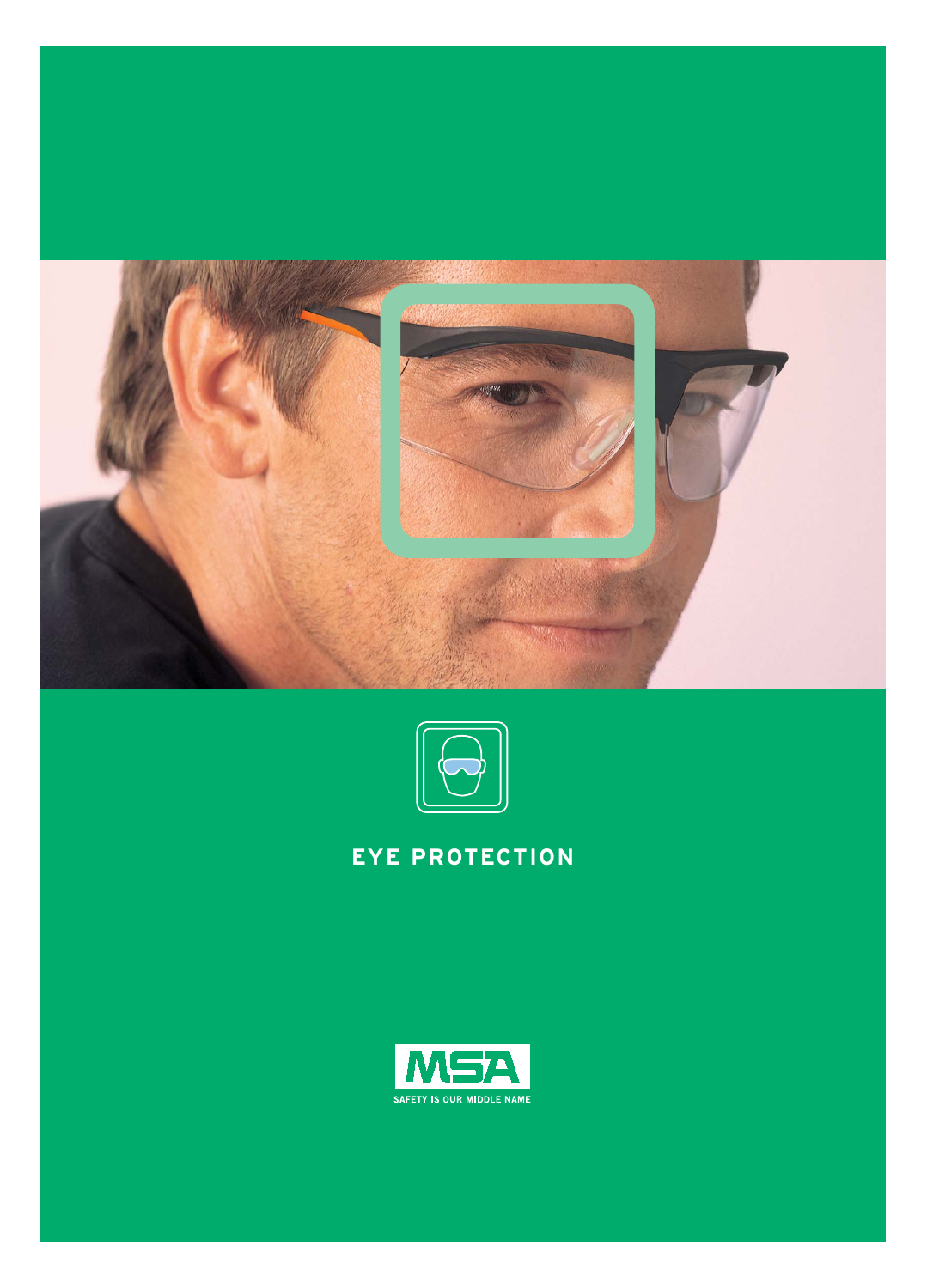# **SAFETY SPECTACLES**

**NEW!**

### **AOSafety 'Virtua'**

- Virtua blends outstanding unisex styling, impact protection and affordability into an incredibly lightweight design, less than 1 ounce.
- The 9.5 base lens wraps to protect while it offers wearers an open, unobstructed viewing range.
- Virtua is high style at a low cost.
- Contoured, flexible temples for snug and comfortable fit.
- Universal nosebridge fits most people and helps prevent slippage.
- Tough, polycarbonate construction resists impact and 99.9% of UV rays.
- Available in Anti-Fog clear or grey lenses.
- Meets ANSI Z87.1 standards.



| <b>DESCRIPTION</b>                       | CODE  |
|------------------------------------------|-------|
| Virtua Clear Temples Clear Anti-Fog Lens | 12312 |
| Virtua Grey Temples Grey Anti-Fog Lens   | 12313 |

### **AOSafety 'V4'**

**NEW!**

- More for your money.
- Virtua V4 eyewear delivers outstanding protection, excellent comfort and a stylish unisex design, all at an incredible value price.
- Save sight, save money.
- Specify new Virtua V4.
- Popular wrap around lens and Unisex styling.
- Soft, dual injected temples relieve ear 'hot spots'.
- Lightweight design for all day comfort.
- High impact polycarbonate lens for excellent impact resistance and 99.9% UV protection.
- Available in Anti-Fog clear or grey lenses.
- Meets ANSI Z87.1-2003 standards.

#### DESCRIPTION CODE

| Virtua V4 Black Temples Clear Anti-Fog Lens | 12316 |
|---------------------------------------------|-------|
| Virtua V4 Black Temples Grey Anti-Fog Lens  | 12317 |

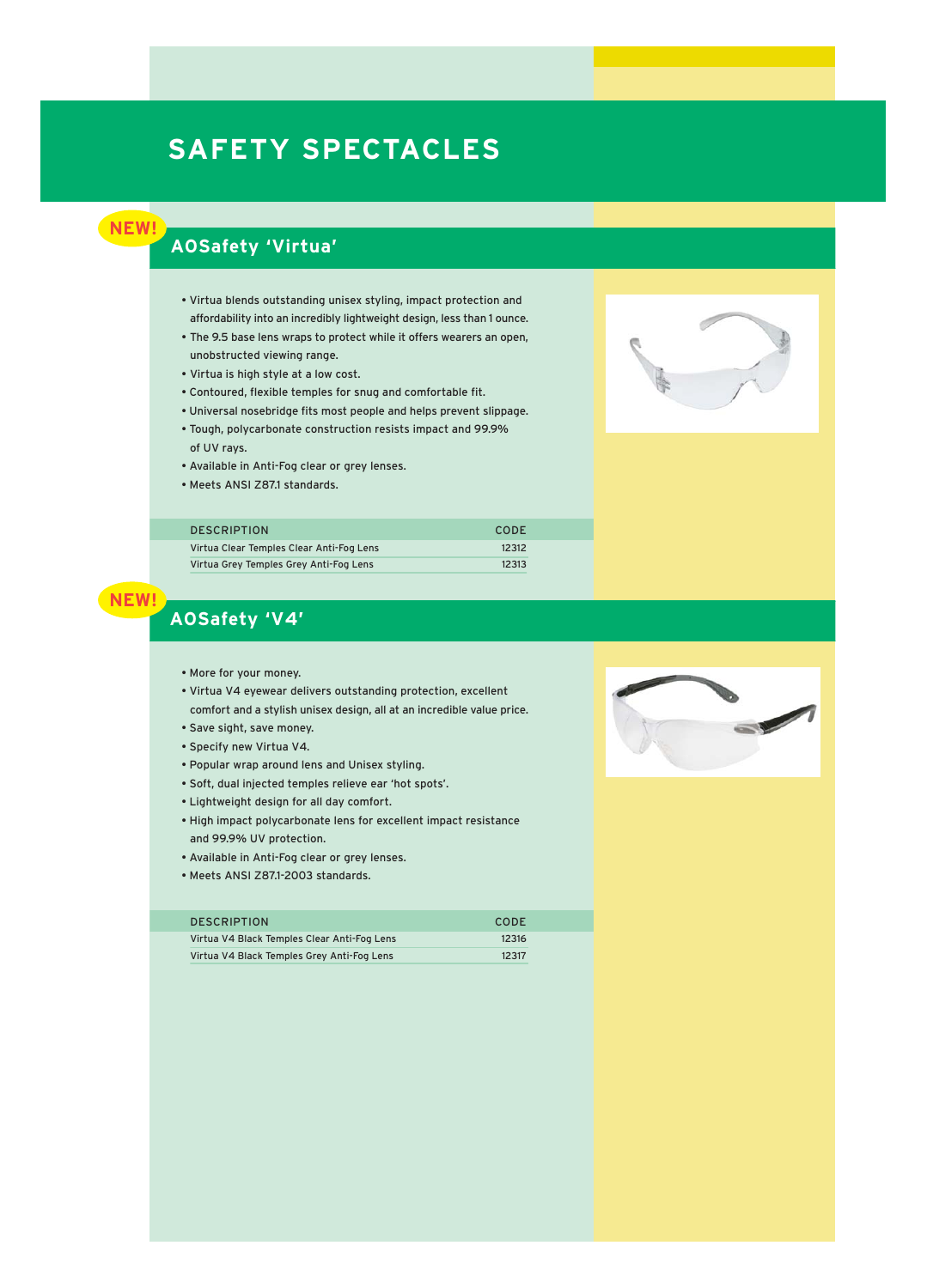### **NEW!**

### **AOSafety 'V6'**

- Spending less doesn't mean getting less not anymore.
- Virtua V6 eyewear has a sports inspired style for unisex appeal.
- It's lightweight, feels incredibly comfortable and provides an outstanding level of protection – all at a high value price to fit virtually every budget.
- Keep an eye on the budget, without losing sight of style.
- Popular wrap around lens and unisex styling.
- Universal fit nosebridge.
- Soft-tipped temples relieve ear 'hot spots'.
- Extended viewing range in every direction without distracting sideshields or browguard to block the sightline.
- Lightweight design for all day comfort.
- High impact polycarbonate lens for excellent impact resistance and 99.9% UV protection.
- Available in Anti-Fog clear or grey lens.
- Meets ANSI Z87.1-2003 standards.

### DESCRIPTION CODE Virtua V6 Black Temples Clear Anti-Fog lens 12318 Virtua V6 Black Temples Grey Anti-Fog Lens 12319



## **AOSafety 'V7'**

- Simply perfect, perfectly simple.
- Virtua V7 puts simplicity to work.
- Its sleek, sports styling makes it simple to choose safety eyewear for both men and women.
- Its frameless design 'invisibly' protects the eyes without covering the face.
- Plus, it simplifies purchasing with an incredible value price.
- Frameless, unisex styling.
- Soft, universal fit nosebridge.
- Soft tipped temples relieve ear 'hot spots'.
- Lightweight design for all day comfort.
- High impact polycarbonate lens for excellent protection and 99.9% UV protection.
- Available in Anti-Fog clear or grey lens.
- Meets ANSI Z87.1-2003 standards.

| <b>DESCRIPTION</b>                          | CODE  |
|---------------------------------------------|-------|
| Virtua V7 Clear Temples Clear Anti-Fog Lens | 12320 |
| Virtua V7 Black Temples Grey Anti-Fog Lens  | 12321 |



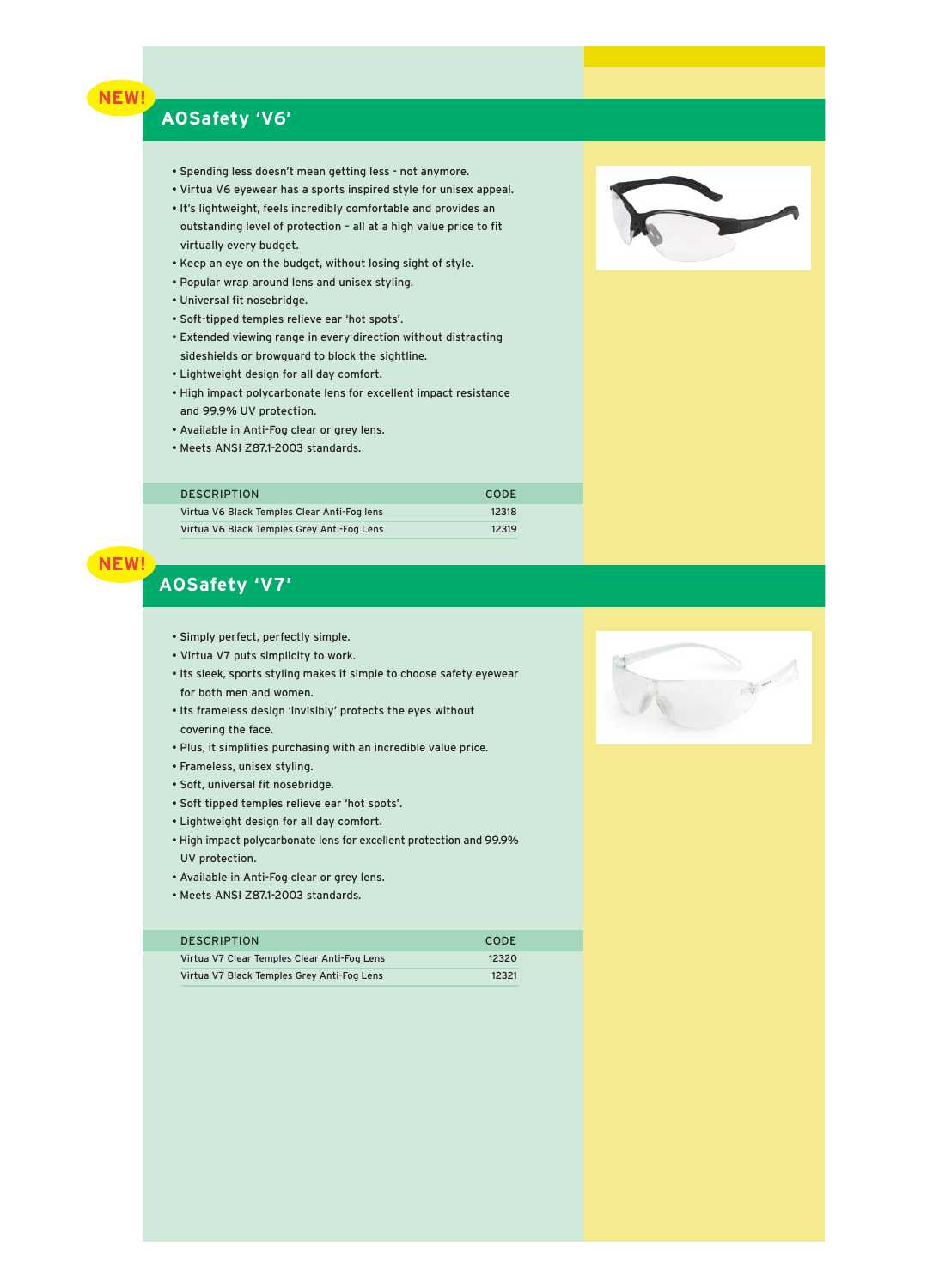

### **AOSafety 'Virtua Plus'**

- Virtua Plus eyewear is designed to feel as great as it protects.
- Its high impact polycarbonate frame construction and the wide coverage of its 9.5 base lens are complemented with the comforts of a cushioned brow, flexible, universal-fit nosebridge and Soft tip temples.
- Soft browguard for increased impact resistance and comfort.
- Soft tip temples for increased ear comfort.
- High impact polycarbonate lens with 9.5 curve and 99.9% UV protection.
- Flexible nosebridge moulds and fits virtually all faces.
- Available in Anti-Fog clear or grey lens.
- Meets ANSI Z87.1 standards.

| <b>DESCRIPTION</b>                            | <b>CODE</b> |  |
|-----------------------------------------------|-------------|--|
| Virtua Plus Clear Temples Clear Anti-Fog Lens | 12314       |  |
| Virtua Plus Gray Temples Grey Anti-Fog Lens   | 12315       |  |

### **AOSafety 'Seepro' economy**

- Seepro eyewear is a pleasure to wear, with ultra lightweight construction and contoured temples that gently hug the head for exceptional comfort.
- DX™ Anti-Fog hard coat guards against fogging, scratching, chemical attack and static attraction of abrasive particles.
- DX™ coating helps keep vision consistently clear and extends the protective life of eyewear.
- Duralite polycarbonate lenses absorb 99.9% of UV rays.
- Meets ANSI Z87.1-2003 and CSA Z94.3 standards.

# DESCRIPTION CODE

| Seepro Black Temples, Clear Lens           | 12572 |
|--------------------------------------------|-------|
| Seepro Black Temples, Grey Lens            | 12574 |
| Seepro Black Temples, Green SH 3.0 IR Lens | 12577 |



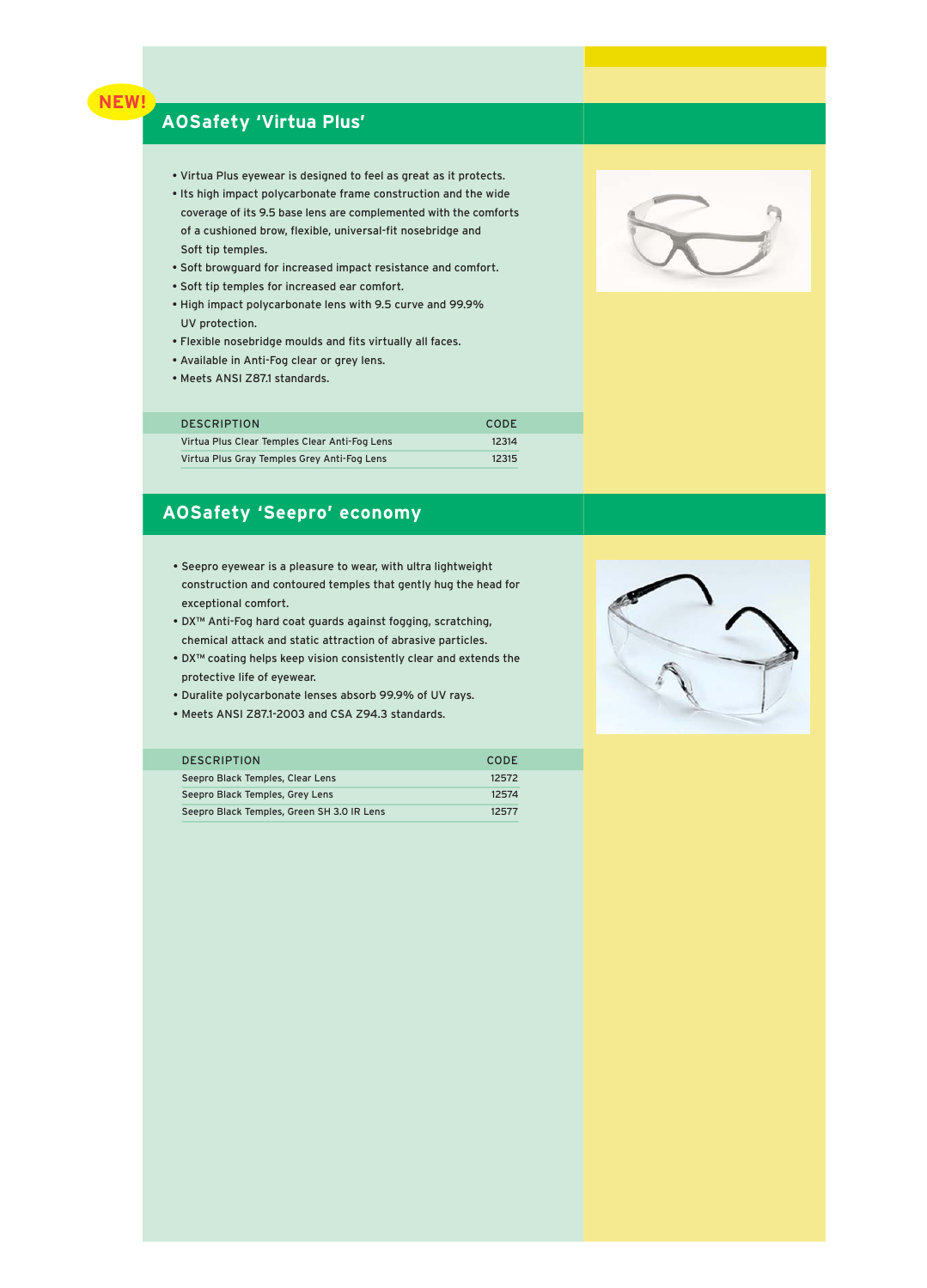### **AOSafety 'Seepro Plus'**

- Seepro Plus eyewear is a pleasure to wear, with ultra lightweight construction and contoured temples that gently hug the head for exceptional comfort.
- DX™ Anti-Fog Hard Coat guards against fogging, scratching, chemical attack and static attraction of abrasive particles.
- DX™ coating helps keep vision consistently clear and extends the protective life of eyewear.
- Seepro Plus additionally offers adjustable temples for a custom fit.
- Duralite Polycarbonate lenses absorb 99.9% of UV rays.
- Meets ANSI Z87.1-2003 and CSA Z94.3 standards.

| <b>DESCRIPTION</b>                    | <b>CODE</b> |
|---------------------------------------|-------------|
| Seepro Plus Black Temples, Clear Lens | 12575       |

### **AOSafety 'Nassau Rave'**

- DX™ Anti-Fog Hard Coat guards against fogging, scratching, chemical attack and static attraction of abrasive particles.
- DX™ coating helps keep vision consistently clear and extends the protective life of eyewear.
- First spectacle ever to have a vented BrowGard for improved comfort.
- Duralite Polycarbonate lenses absorb 99.9% of UV rays.
- Meets ANSI Z87.1-2003 and CSA Z94.3 standards.

| <b>DESCRIPTION</b>                          | CODE  |
|---------------------------------------------|-------|
| Nassau Rave Blue Frame, Green Lens          | 12550 |
| Nassau Rave Blue Frame, Clear Lens          | 12561 |
| Nassau Rave Metallic Slate Frame, Grey Lens | 12554 |





### **NEW!**

### **AOSafety 'Light Vision' LED**

- The brightest idea in safety eyewear.
- Don't be left in the dark anymore.
- New Light Vision eyewear has lights mounted on each temple to provide hands-free task lighting.
- The LED system provides ultra-bright beams and swivel/adjust for directional convenience.
- Of course, this lighting advantage is coupled with outstanding impact protection.
- Long battery life up to 50 hours.
- Impact resistant polycarbonate lens with Anti-Fog coating and 99.9% UV protection.
- Wide coverage wraparound design protects against flying particles.
- Soft rubber temples and nose pads for extended wear comfort.
- Dual hands free temple lights, swivel/ adjust for bright directional beams.
- Meets ANSI Z87.1-2003 standards.

| <b>DESCRIPTION</b>                                | <b>CODE</b> |
|---------------------------------------------------|-------------|
| Light Vision Duel LED Lights, Clear Anti-Fog Lens | 12580       |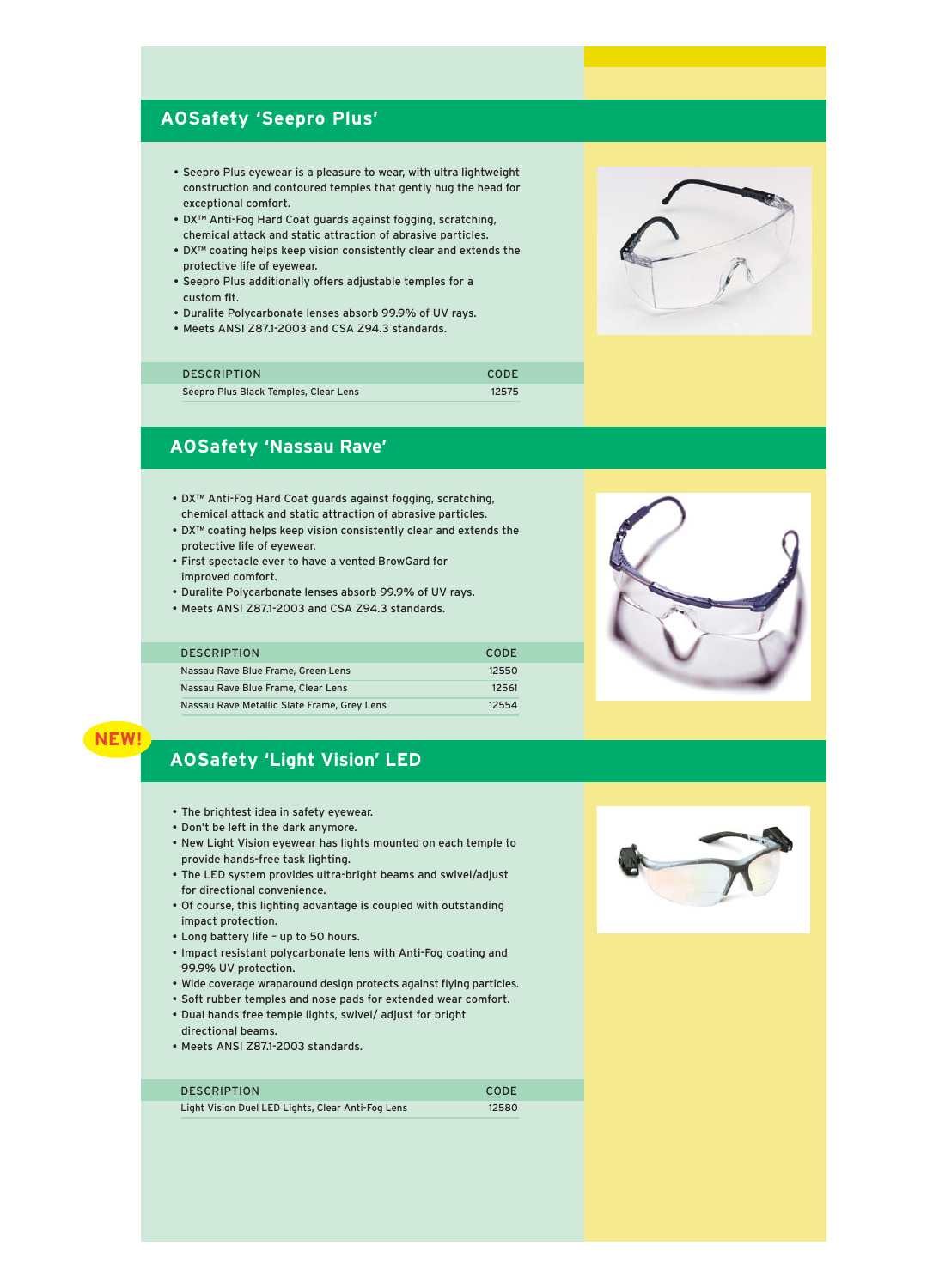### **AOSafety 'Lexa'**

- There is no other eyewear sytem in the world like Lexa.
- Adjustable length temples and lens angle adjustment.
- DX™ Anti-Fog Hard Coat guards against fogging, scratching, chemical attack and static attraction of abrasive particles.
- DX™ coating helps keep vision consistently clear and extends the protective life of eyewear.
- Duralite Polycarbonate lenses absorb 99.9% of UV rays.
- Meets ANSI Z87.1-2003 and CSA Z94.3 standards.
- Different lenses shades available to meet a variety of job requirements or personal tastes. Making the switch is easy.
- The temples and nosepiece just snap off-and-on. And you'll see a savings by using economical replacement lenses.

| <b>DESCRIPTION</b>                       | <b>CODE</b> |
|------------------------------------------|-------------|
| Lexa Blue Temples, Clear Lens            | 12701       |
| Lexa Blue Temples, Grey Lens             | 12702       |
| Lexa Black Temples, Arc-Block Lens       | 12703       |
| Lexa Black Temples, Green SH 3.0 IR Lens | 12704       |
| Lexa Black Temples, Green SH 5.0 IR Lens | 12705       |
| Clear Replacement Lens - No Bridge       | 12706       |
| Lexa Black Temples, Amber Lens           | 12707       |
| Arc Block Replacement Lens               | 12717       |
| Green SH 3 Replacement Lens              | 12718       |
| Green SH 5 Replacement Lens              | 12719       |
| <b>Clear Replacement Lens</b>            | 12720       |

### **AOSafety 'QX2000'**

- QX safety eyewear takes protection higher then ever.
- Dual 9 base lens for ultimate wrap coverage.
- DX™ Anti-Fog Hard Coat guards against fogging, scratching, chemical attack and static attraction of abrasive particles.
- DX™ coating helps keep vision consistently clear and extends the protective life of eyewear.
- Duralite Polycarbonate lenses absorb 99.9% of UV rays.
- Exceeds ANSI Z87.1-2003 and CSA Z94.3 High Velocity Impact Tests and exceeds Vo Test Regimen for High Velocity Impact Protection standards.

| <b>DESCRIPTION</b>              | CODE  |
|---------------------------------|-------|
| QX 2000 Black Frame, Clear Lens | 12721 |
| QX 2000 Black Frame, Grey Lens  | 12722 |



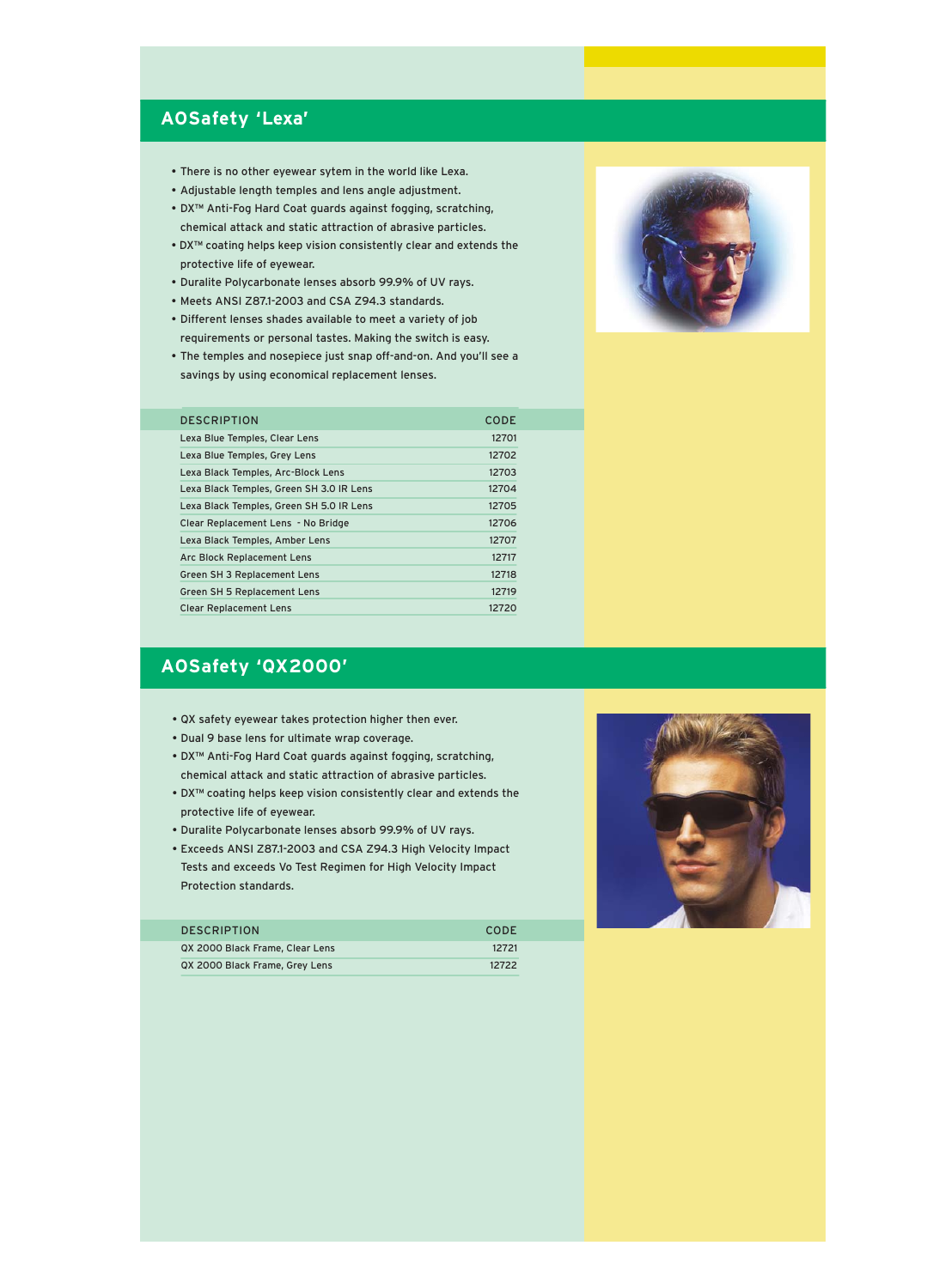### **AOSafety 'OX2000'**

- For use over prescription spectacles.
- It's the best of both worlds.
- Prescription eyeglass wearers get the added safety of the all-around polycarbonate lens without sacrificing the vision, comfort and familiarity of their own personal glasses.
- Unlike many competitive models, OX is a lightweight optical lens combined with adjustable temples to make for an easy fit for a short visit or all-day usage.
- DX™ Anti-Fog Hard Coat guards against fogging, scratching, chemical attack and static attraction of abrasive particles.
- DX™ coating helps keep vision consistently clear and extends the protective life of eyewear.
- Duralite Polycarbonate lenses absorb 99.9% of UV rays.
- Meets ANSI Z87.1-2003 and CSA Z94.3 standards.

| <b>DESCRIPTION</b>                     | CODE  |
|----------------------------------------|-------|
| OX 2000 Black Temples, Clear Lens      | 12725 |
| OX 2000 Black Temples, Green SH 3.0 IR | 12731 |
| OX 2000 Black Temple, Grey Lens        | 12733 |

### **AOSafety 'SX2000'**

- SX safety eyewear provides protection and sports-inspired style with a sleek, new design.
- Athletic styling and angular perfection.
- DX™ Anti-Fog Hard Coat guards against fogging, scratching, chemical attack and static attraction of abrasive particles.
- DX™ coating helps keep vision consistently clear and extends the protective life of eyewear.
- Duralite Polycarbonate lenses absorb 99.9% of UV rays.
- Meets ANSI Z87.1-2003 and CSA Z94.3 standards.

| <b>DESCRIPTION</b>              | CODE  |
|---------------------------------|-------|
| SX 2000 black frame, clear lens | 12726 |
| SX 2000 black frame, grey lens  | 12727 |



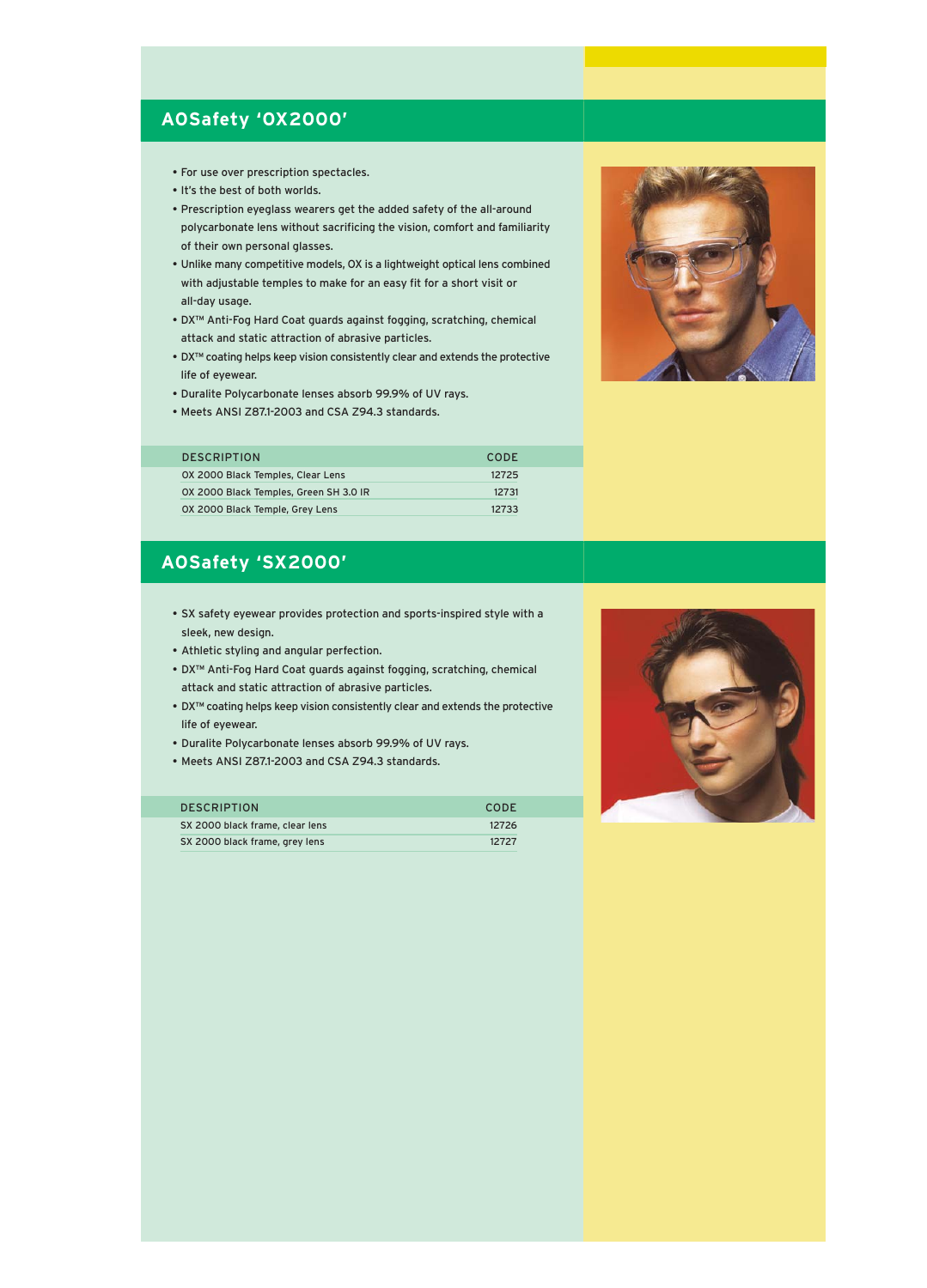### **AOSafety 'Maxim' premium comfort**

- So advanced, it doesn't just raise the bar in eyewear technology, it puts it out of reach.
- New patented dual-aspheric plano lens with prescription-quality clarity.
- Dual-injected, cushioned brow bar for comfort and protection.
- Universal fit nosebridge, patented 3-position pantascopic lens adjustment, adjustable temple lengths.
- Ventilation channel helps prevent fog and heat by channeling warm/moist air out and cool air in for added comfort.
- DX™ Anti-Fog hard coat guards against fogging, scratching, chemical attack and static attraction of abrasive particles.
- DX™ coating helps keep vision consistently clear and extends the protective life of eyewear.
- Duralite polycarbonate lenses absorb 99.9% of UV rays.
- Exceeds military V0 test regimen for high velocity impact, ANSI Z87.1-2003 and CSA Z94.3 high velocity tests.

| <b>DESCRIPTION</b>                         | <b>CODE</b> |
|--------------------------------------------|-------------|
| Maxim Denim Frame, Clear Lens              | 12740       |
| Maxim Denim Frame, Bronze Lens             | 12741       |
| Maxim Denim Frame, Indoor/Outdoor Lens     | 12742       |
| Maxim Black Frame, Amber Lens              | 12743       |
| Maxim Denim Frame, Green Shade 3.0 IR Lens | 12746       |
|                                            |             |

### **AOSafety 'Maxim Sport'**

- Contemporary, athletic styling.
- Universal fit nosebridge sport grip™ dual-injected temples and BrowGard with soft elastomeric cushion for an enhanced fit and impact absorption, sport-grip temple provides move-resistant fit by gently hugging' the head – even in hot, moist conditions.
- Plus it has the added style of a dual-color design.
- Superior orbital eye socket coverage is made possible with the stylish, wrap around lens.
- Virtually no area of the eye is exposed to particulates.
- DX™ Anti-Fog hard coat guards against fogging, scratching, chemical attack and static attraction of abrasive particles.
- DX™ coating helps keep vision consistently clear and extends the protective life of eyewear.
- Duralite polycarbonate lenses absorb 99.9% of UV rays.
- Ventilation channel helps prevent fog and heat by channeling warm/moist air out and cool air in for added comfort.
- Exceeds military V0 test regimen for high velocity impact, ANSI Z87.1-2003 and CSA Z94.3 high velocity.

| <b>DESCRIPTION</b>                                      | CODE  |
|---------------------------------------------------------|-------|
| Maxim Sport Black/Orange Frame With Bronze Lens         | 12744 |
| Maxim Sport Black/Orange Frame With Indoor/Outdoor Lens | 12745 |

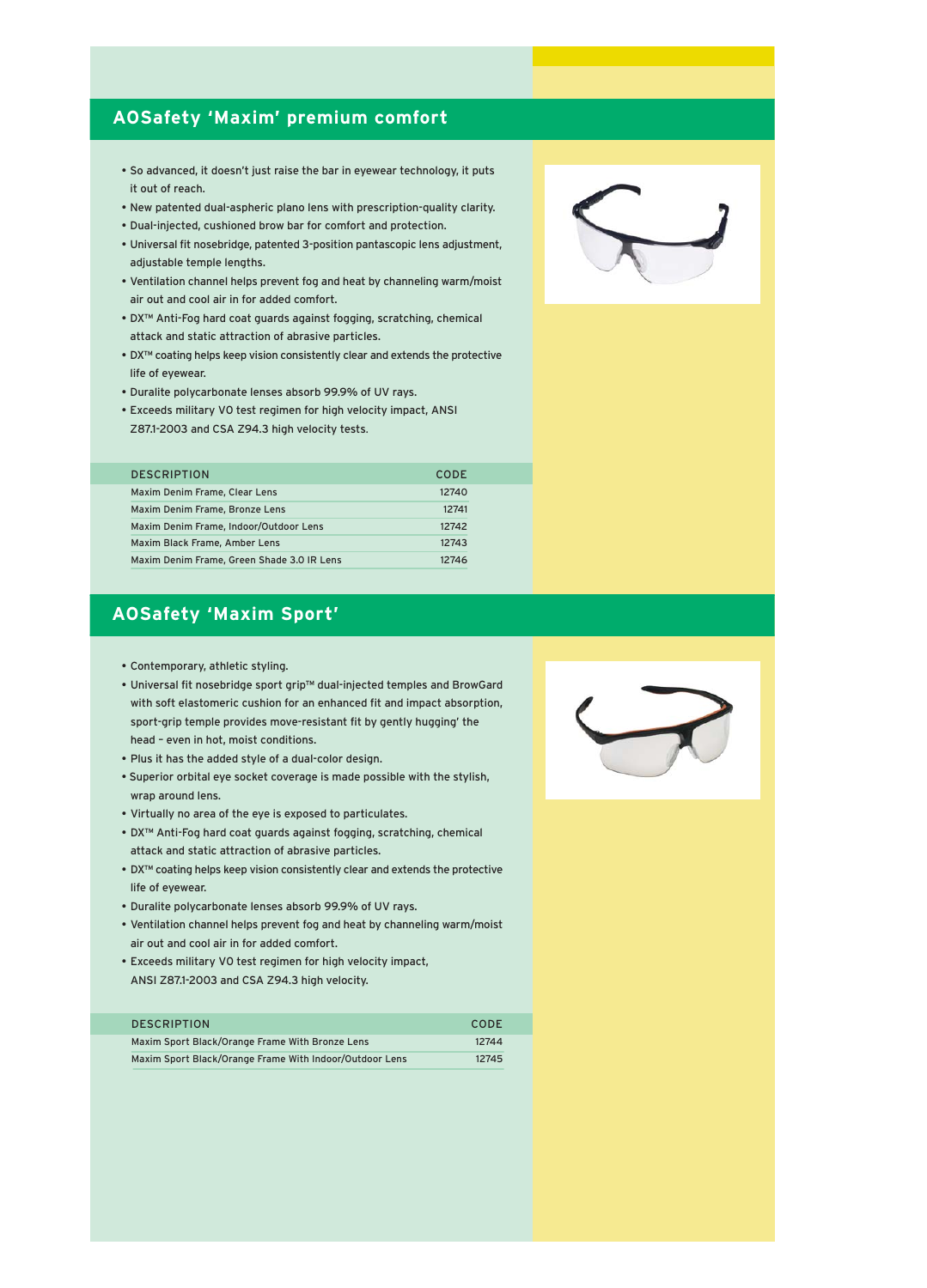# **LENS CLEANERS**

# **AOSafety 'SUPERCLEAR®'**

- Anti-Fog.
- Anti-Static.
- 1 Pint bottle.

## **AOSafety Pump Sprayer for Pint Bottle**

• Sold seperately.

| <b>DESCRIPTION</b>                                | CODE  |
|---------------------------------------------------|-------|
| AO Superclear Aerosol Lens Cleaner                | 12473 |
| AO Applicator For Lens Cleaner Above              | 12474 |
| Superclear Heavy Duty Metal Lens Cleaning Station | 12819 |
| Individual Eyewear Cleaninig Tissue               | 12472 |

# **PRESCRIPTION RANGE**

A comprehensive range of prescription safety frames is available. Please contact your nearest branch for details on how to purchase or for a catalogue.



ACKHA ER-CLEAR

# **ACCESSORIES**

| <b>DESCRIPTION</b>            | CODE  |
|-------------------------------|-------|
| Spectacle Lace                | 12400 |
| Spectacle Black Leather Pouch | 12814 |
| Spectacle Drawstring Bag      | 12815 |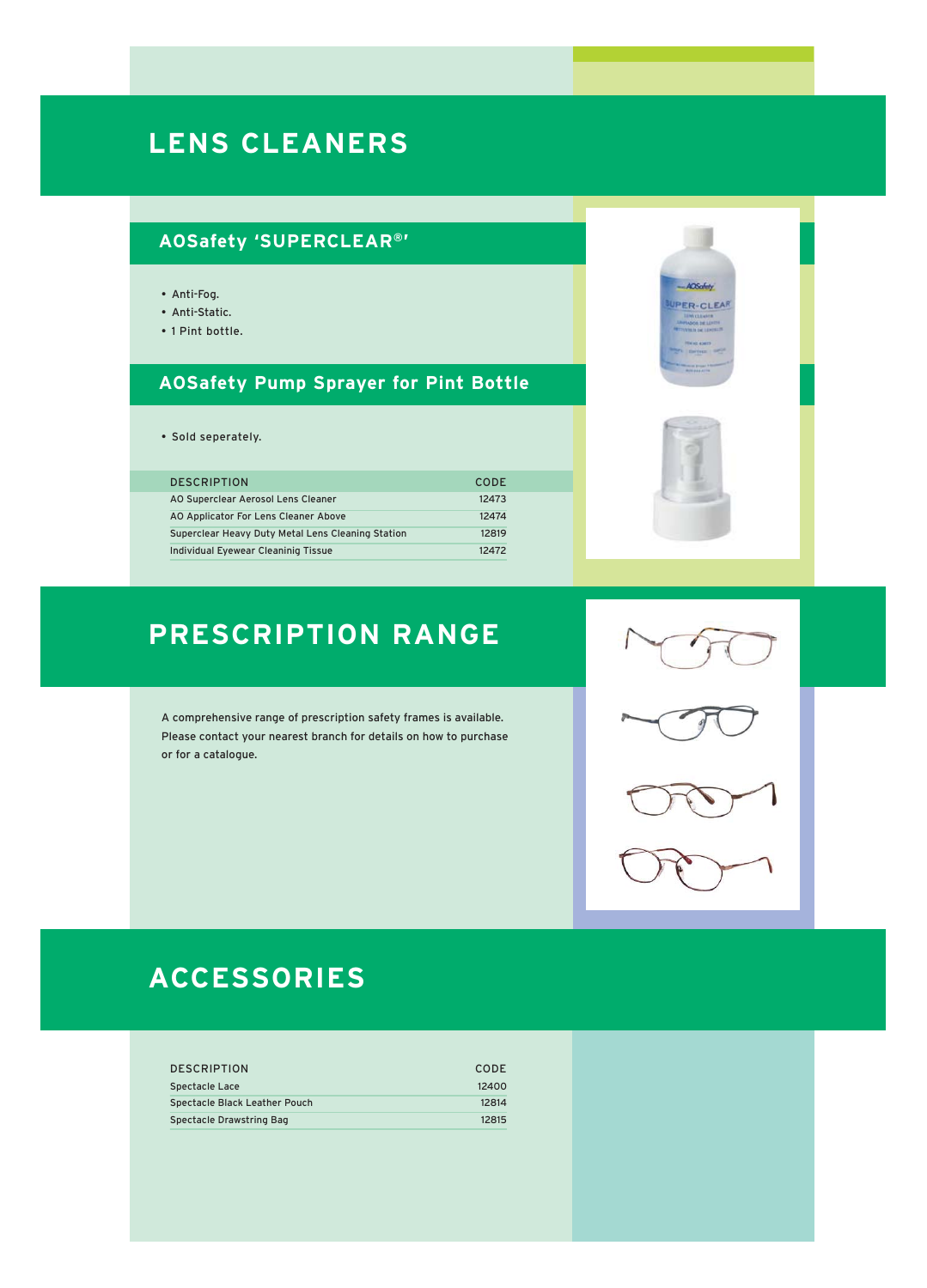# **SAFETY GOGGLES**



### **AOSafety Maxim Splash Goggles**

- Low profile, high style.
- Wide angle lens with optical grade clarity.
- DuoSoft shroud for ultra-comfort.
- Durable and lightweight frame.
- Enhanced venting reduces fogging.
- Adjustable headband.
- DX™ coating resists fog, scratches and most chemicals.
- Meets ANSI Z87.1 and CSA Z94.3 standards.

| <b>DESCRIPTION</b>               | CODE  |
|----------------------------------|-------|
| Maxim Splash Goggles Low Profile | 14184 |

### **AOSafety Centurion® Splash Goggles With Clear Anti-Fog Lens**

- Wide, wrap around lens provides exceptional 'side-to-side' peripheral vision.
- Impact or chemical splash protection.
- Durable polycarbonate lens absorbs 99.9% UV rays.
- Durafon® coated lens resists fogging, static and abrasion.
- Vertical vent system circulates air over lens.
- Fits over most eyeglasses.
- Meets ANSI Z87.1-2003 and CSA-Z94.3 standards.



#### DESCRIPTION CODE

Centurion Splash Goggles Clear Anti-Fog Lens 14218

### **AOSafety 'Splash Gogglegear'**

- Splash GoggleGear goes way beyond the standards with a combination of design and performance features not found on any other splash goggles.
- Not bulky like other goggles, Splash GoggleGear has a contoured, low profile design.
- A soft PVC shroud gently hugs the face and has indirect vents to allow cooling air flow and help prevent fogging.
- The exclusive DX™ Anti-Fog Hard Coat resists fogging, scratching, static and most chemicals.
- Meets ANSI Z87.1-2003 and CSA Z94.3 standards.

| <b>DESCRIPTION</b>         | CODE  |
|----------------------------|-------|
| AOSafety Splash Gogglegear | 14182 |
| <b>Replacement Lens</b>    | 12716 |

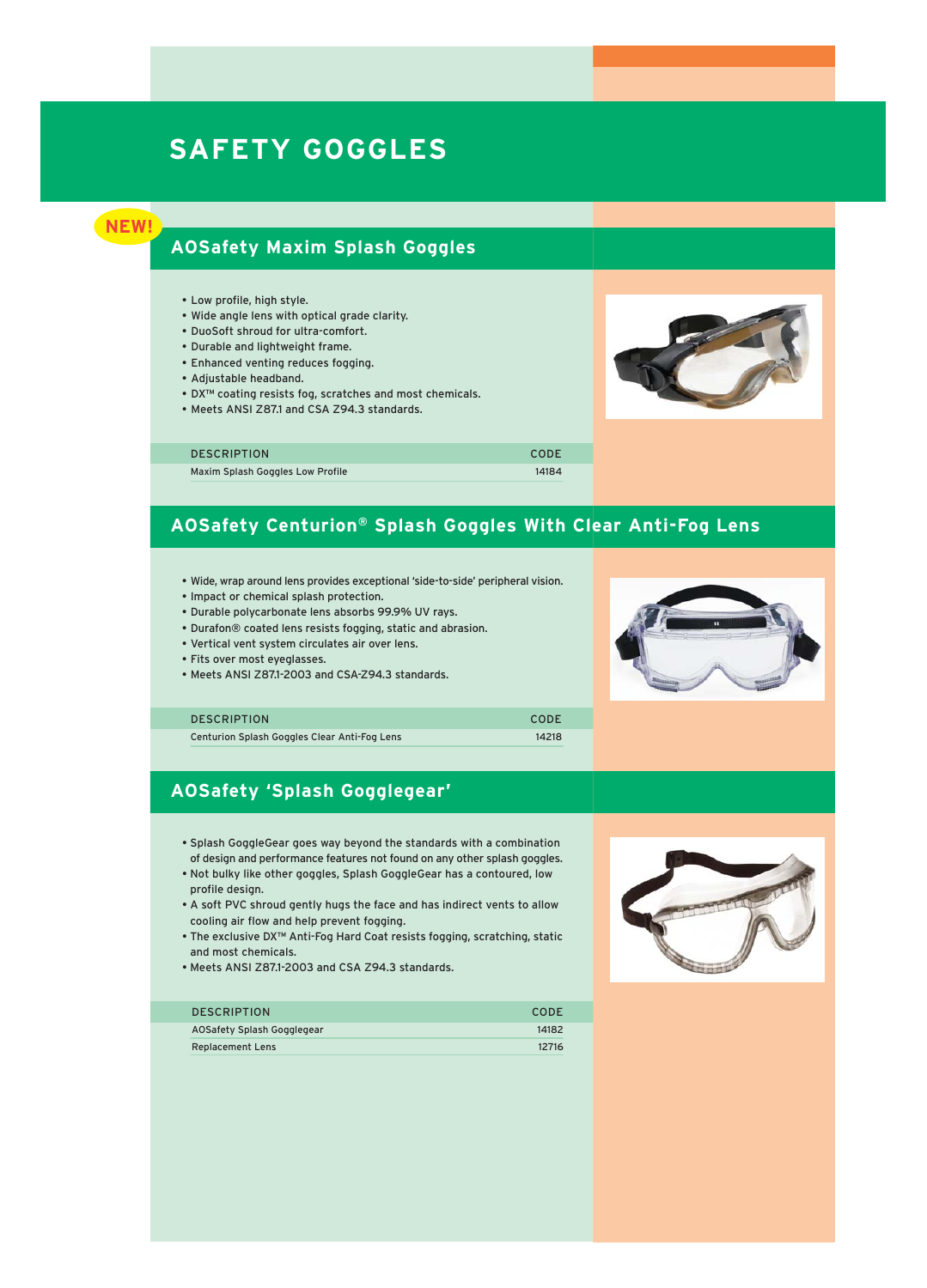### **AOSafety 'Dust Gogglegear'**

- Soft foam on adapter seals out particulates, and is comfortable for all day use.
- GoggleGear is designed with 'vent channels' on top and bottom.
- The resulting air flow removes hot, moist air from the inside for more comfort, and it bathes the inside of the lens with cooler air to minimize fogging.
- The patented, contoured lens of Lexa is protected by the proprietary 'DX™' Anti-Fog, Anti-Scratch, Anti-Static, Anti-Chemical attack coating to extend the life of the lens and to minimize fogging.
- Meets ANSI Z87.1-2003 and CSA Z94.3 standards.

| <b>DESCRIPTION</b>       | CODE  |
|--------------------------|-------|
| AOSafety Dust Gogglegear | 12708 |
| <b>Replacement Lens</b>  | 12716 |

### **MSA Wide Vision Chemical Goggles**

- A wide vision cost effective goggle incorporating a soft PVC trim with large indirect vents for chemical environments.
- Fits over most prescription spectacles.
- Available with Anti-Fog acetate lens.
- Designed to be worn with respirators.

| <b>DESCRIPTION</b>                                     | CODE    |
|--------------------------------------------------------|---------|
| Goggle Wide Vision Chemical - Clear                    | 14181   |
| Goggle Wide Vision Chemical With Anti-Fog Lens - Clear | 14183   |
| As Above With Foam Binding                             | 14183BF |

### **MSA Gauze Goggles**

- For use in environments where extremes of humidity or moisture occur and where conventional goggle protection is unsuitable.
- The gauze design is ideal for protection against coarse particles.
- Ideal for the mining industry.

| <b>DESCRIPTION</b> | CODE  |
|--------------------|-------|
| Gauze Goggle       | 14190 |

### **MSA Flip Front Gas Welding Goggles**

- This durable, cost effective goggle, has a soft, comfortable frame with six large indirect vents and is designed to fit over most prescription spectacles.
- The inner 50mm lens is made of Polycarbonate, while the outer glass lens is shade 4.
- Lenses can be bought separately as spare parts adding to the life of the googles.

| <b>DESCRIPTION</b>                          | <b>CODE</b> |
|---------------------------------------------|-------------|
| Flip Front Gas Welding Goggle, Shade 4 Lens | 14301       |
| Replacement Glass Lens, Shade 4             | 1417504     |
| Replacement Glass Lens, Clear               | 14176       |
| Replacement Lens, 50mm Polycarbonate Clear  | 14179       |